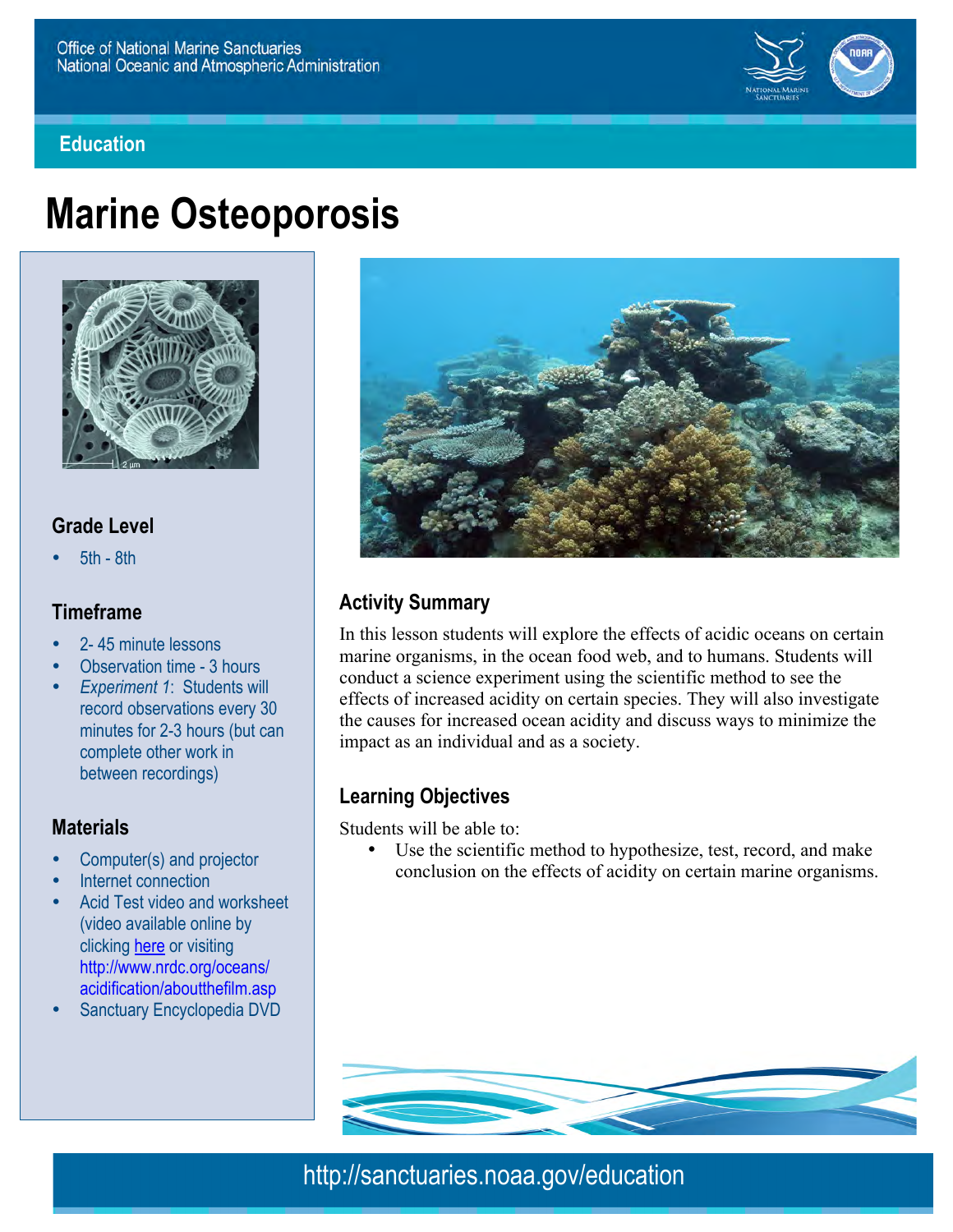### **Background Information**

The process of ocean acidification (the decreasing pH of the ocean water) affects the organisms living within those waters. Many organisms use various forms of calcium carbonate to form their shells and skeleton. The increasing acidity of the water affects these organisms. As  $CO<sub>2</sub>$  is absorbed into the water the resulting chemical process reduces the amount of available carbonate ions used to by organisms to create their shells and skeleton. In addition to reducing the available carbonate ions the decreased pH makes the ocean water more corrosive.

Some of the organisms most immediately affected by ocean acidification include: sea urchins, abalone, corals, and some species of plankton (such as pteropods and coccolithophores). If the ocean water continues to grow more acidic these organisms will be unable to form their shells and grow. The loss of these organisms will greatly impact the marine food web.

Plankton is at the base of the marine food web. Plankton are organisms that cannot swim against the current. Some plankton are algae and some are animals. Phytoplankton (algae-plankton) include coccolithophores and zooplankton (animal plankton) include pteropods. Planktonic feeders include bivalves (mussels, clams, scallops, and oysters), sand crabs, and anchovies. Baleen whales, such as blue whales, are also planktonic feeders. As the base of the marine food web plankton are incredibly important. If oceans become inhospitable to plankton the removal of that portion of the marine food web could result in disaster to many other marine species.

The increasing acidity of the ocean also has an effect on habitat. Coral reefs provide habitat for a large and diverse number of organisms. Many species of fish and invertebrates inhabit coral reef. If the coral can no longer successfully grow at optimum rates they will not be able to maintain the reef. Without the reefs the biodiversity of the ocean will decrease.

Ocean acidification may also affect important fisheries. Sea urchins, crabs, lobsters, and shrimp all use calcium carbonate to create their shells and skeletons. These are very important fisheries worldwide. A loss in species population would not only affect the marine food web, but would also affect the availability of food for humans as well as a means of livelihood for many people worldwide.

# **Teacher Preparation/ Materials**

#### *Experiment 1:*

- Small dishes (petri dishes, Tupperware dishes)
- Tap water
- Vinegar
- pH meter or strips (pH strips are sold at pet stores and aquarium stores. You may also purchase online at Carolina Biological – www.carolina.com search for pH universal strip)
- Shells, piece of dead coral, urchin test (skeleton), chicken bones – chalk will work as well, but to make the connection more powerful it is better to use a shell/skeleton of an organism (If you have a personal collection of shells you can use those or your local marine science center may have a collection of shells that they can distribute for classroom use).



# http://sanctuaries.noaa.gov/education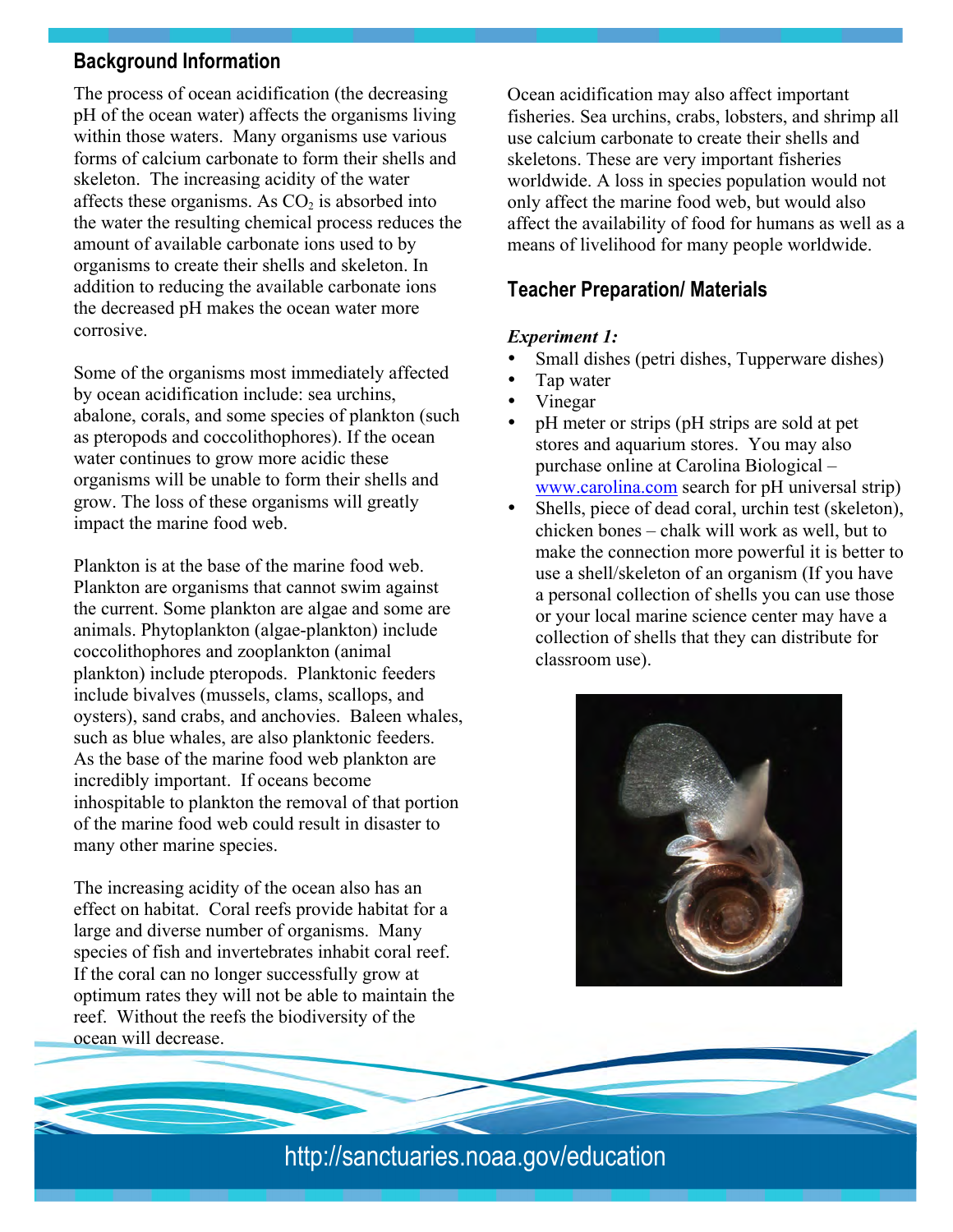#### *Experiment 2:*

- 1-liter bottles or containers with lids
- Water (tap and carbonated)
- Chicken bones, clam shells, urchin tests, small abalone shells, other snail shells, piece of coral skeleton

# **Learning Procedure**

#### **1. Acidity Activity**

#### *Experiment 1: Classroom Experiment*

 \*To vary the experiment teachers may instruct students to test different items in the liquids (i.e. one team tests clam shells, another tests urchin tests, student groups may be allowed to decide which item they would most like to test). Then students can present their findings to the rest of the class at the end.

- 1. Fill one dish with tap water and the other dish with vinegar
- 2. Hypothesize what the pH of each substance will be and justify your answer
- 3. Measure and record the pH of both substances
- 4. Hypothesize what will happen when the item is immersed in each liquid. Justify your answer
- 5. Record initial observation of the item(s) to be immersed in the fluids
- 6. Record observations at 30 minute intervals
- 7. Draw conclusions from your observations
- 8. Create a graphic representation of your results and present it to the class

*Note*: Graphic representation may be a picture (or series of pictures, a graph  $(y-axis = time elapsed,$  $x-axis =$  dissolution of item i.e. strong, slightly strong, slightly weak, weak, very brittle, breakable)

# **KEY VOCABULARY**

- Ocean acidification
- Corrosive
- **Dissolve**
- Argonite
- Calcite
- Foraminifera
- Colithophore
- Calcareous,
- Pteropod
- **Mollusk**
- Echinoderm

#### *Experiment 2*

- 1. Place small chicken bones or small pieces of shell into 2 1-liter bottles (1 containing tap water and the other containing carbonated water)
- 2. Hypothesize what will happen in the 2 containers
- 3. Record observations (in writing and by sketching) each day
- 4. After the items have started to react to the carbonated water have students review their hypothesis and determine whether it was correct

### **2. View the short video Acid Test**

Discuss the video and answer questions about it.



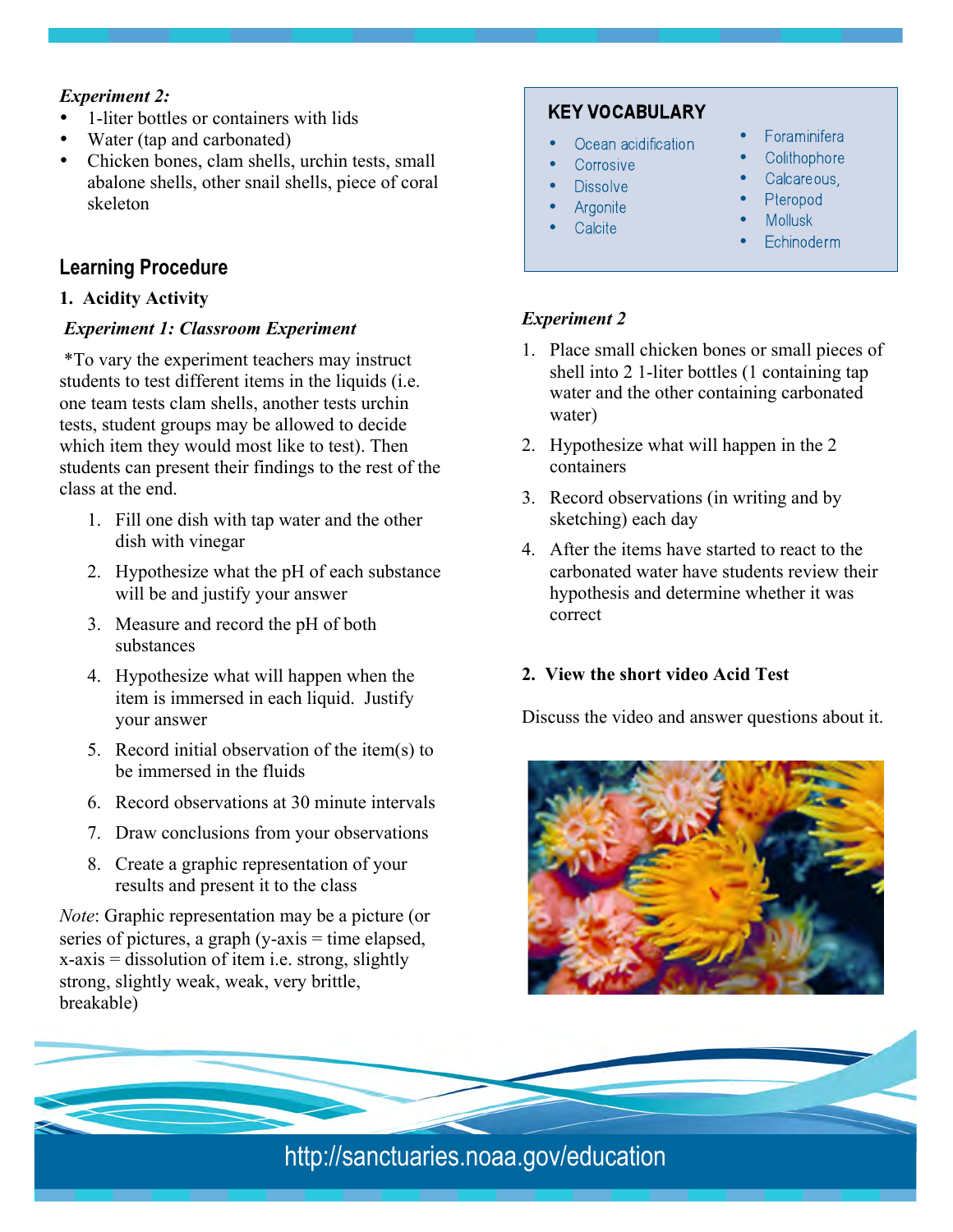# **ASSESSMENT**

Students will use the scientific method to form a hypothesize of the causes of ocean acidification and how it affects marine organisms

- 1. Go to http://virtualurchin.stanford.edu/
- 2. Click on the Acid Ocean button and click through the 10 informational pages
- 3. On the How To page click on the "To proceed to Part 2" button on the top right of the page to enter the Acid Ocean interactive lab
- 4. Follow the additional instructions to complete the interactive lab
	- a. Math Extensions: Have students graph data on paper as they gather it online. Have students determine not only the average but other stats such as: mean, median, and mode)
	- b. Visual Art Extensions: Have students sketch the urchin larvae
- 5. Allow students to explore the other interactive tutorials
- 6. Journaling: Write down some ways that you personally contribute to the increase in  $CO<sub>2</sub>$ emissions. Write specific changes you can make in your life to reduce your contribution to the  $CO<sub>2</sub>$  emission problem.



# **EXTENSIONS/ RELATED CAREERS**

Review Ocean Acidification PowerPoint #2

- 1. Write a letter to a legislator addressing ocean acidification, it's effects, and your opinion on what should be done in regards to the issue
	- a. Look at the "In My Opinion" lesson for information on how to write a letter to a legislator or community leader
	- b. Take Action Now on the National Resources Defense Council website: https://secure.nrdconline.org/site/Adv ocacy?cmd=display&page=UserActio n&id=1569
- 2. View the Encyclopedia of Channel Islands National Marine Sanctuary (online: http://www8.nos.noaa.gov/onms/park/Parks/?pID=3 or CD) to learn about organisms that will be affected by increasing acidity at the Channel Islands National Marine Sanctuary. How do those organisms relate to each other (i.e. food web)
- 3. Write a report on an organism that will be affected by increasing acidity. Include its role in the food web and how ocean acidification will affect the organism.
- 4. In small groups write and act out a public service announcement on ocean acidification.
- 5. Research related careers- Chemical oceanographer, Marine biologist, Chemist, Biochemist

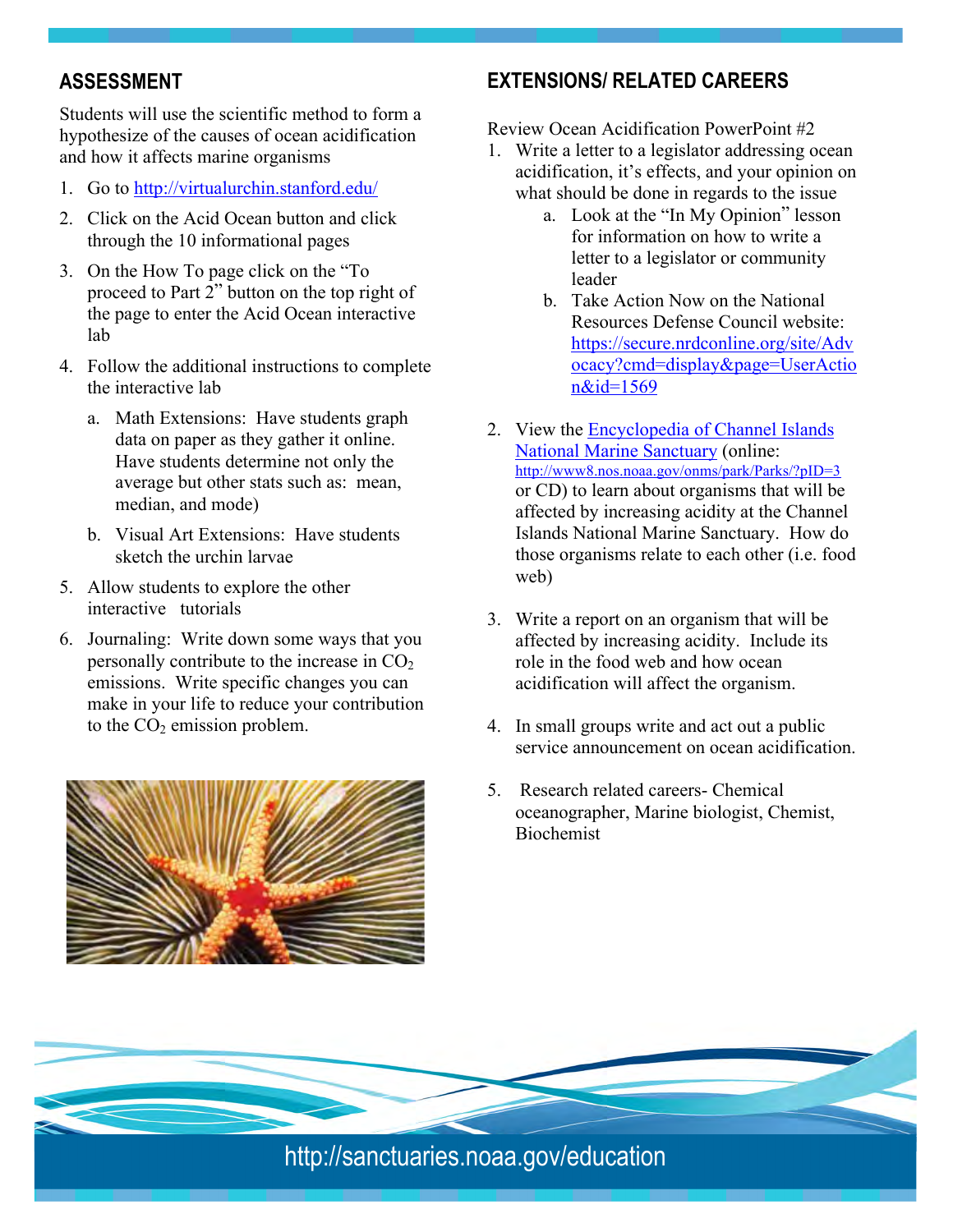| <b>Education Standards</b>                    |                                                                                                                                                                                                                                                     |
|-----------------------------------------------|-----------------------------------------------------------------------------------------------------------------------------------------------------------------------------------------------------------------------------------------------------|
| <b>National Education</b><br><b>Standards</b> | Science: 5-8<br>Content Standard A: Science as Inquiry<br><b>Content Standard B: Physical Science</b><br>$\bullet$<br>Content Standard C: Life Science<br>$\bullet$<br>Content Standard F: Science in Personal and Social Perspectives<br>$\bullet$ |
| <b>Ocean Literacy</b><br><b>Principles</b>    | 3. The ocean is a major influence on weather and climate.<br>5. The ocean supports a great diversity of life and the ecosystem. (f)<br>6. The ocean and humans are inextricably interconnected (e)                                                  |
| <b>Climate Literacy</b><br><b>Principles</b>  | 7. Climate change will have consequences for the earth system and human lives.                                                                                                                                                                      |

# **WEBSITES & RESOURCES**

- 1. Click on Ocean Science Topics: Biology http://www.vims.edu/bridge/
- 2. NOAA Pacific Marine Environ. Laboratory http://www.pmel.noaa.gov/co2/OA/
- 3. Ocean Acidification Network http://ioc3.unesco.org/oanet/index.html
- 4. National Resources Defense Council http://www.nrdc.org/oceans/acidification/default.asp
- 5. Channel Islands National Marine Sanctuary http://channelislands.noaa.gov/sac/pdf/CWG\_OAR\_final.pdf
- 6. Gulf of the Farallones National Marine Sanctuary http://farallones.noaa.gov/pdfs/manage/OceanAcidification\_021209.pdf
- 7. Climate Change Animations http://archipelago.co.uk/articles/climate-change-animations-launched